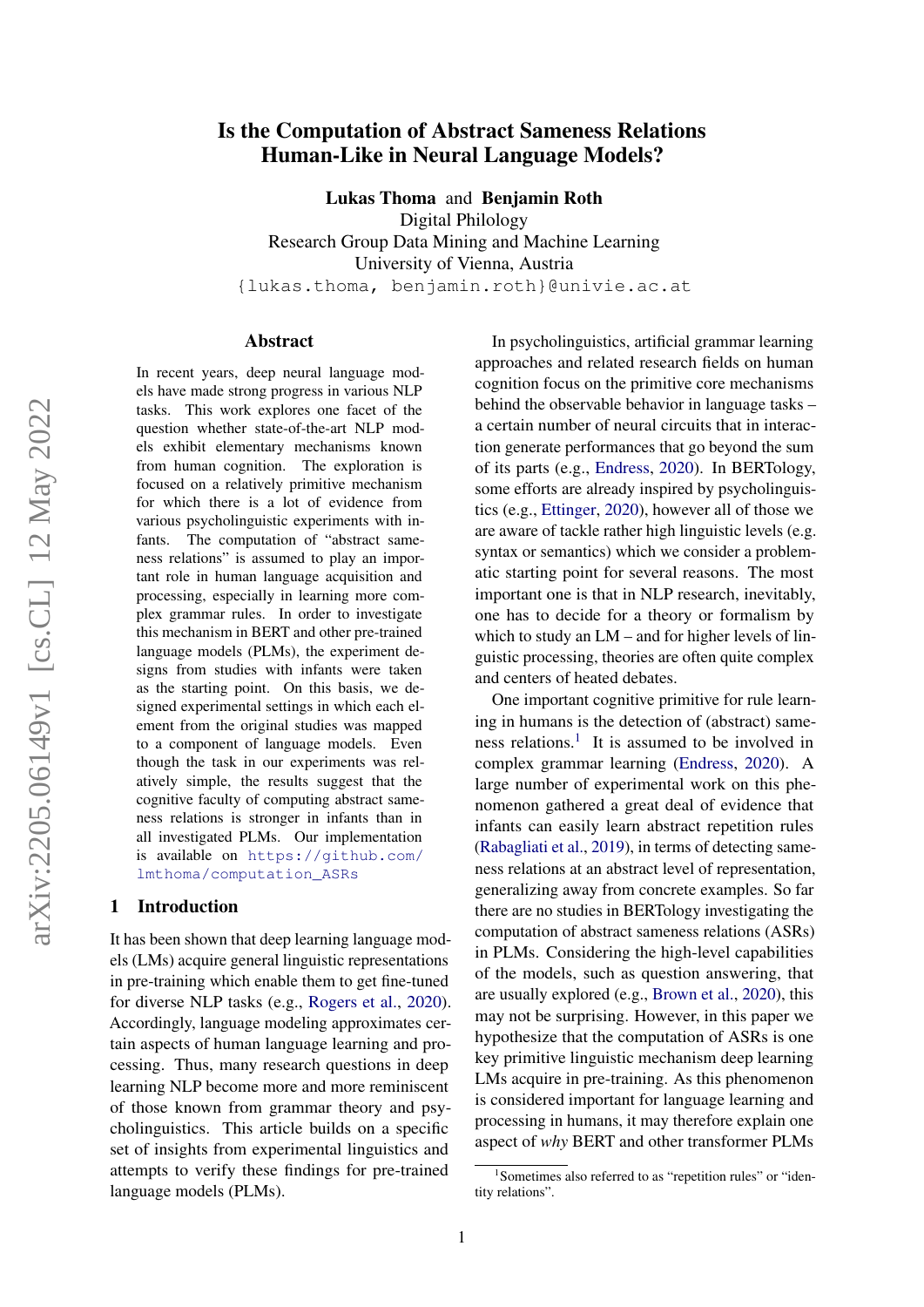work so remarkably well.

In order to investigate whether PLMs compute ASRs in a human-like manner, we attempt to transfer the experimental designs from studies with infants as accurately as possible, so that each element of the source experiments maps to one component of state-of-the-art NLP models. In the underlying artificial grammar learning experiments (e.g., [Mar](#page-9-0)[cus et al.,](#page-9-0) [1999\)](#page-9-0), sequences of three syllables are used. Initially in a familiarization phase in which the sequences of a certain tri-gram syllable pattern are played to infants as an acoustic signal. For example, AAB, ABA, and ABB are tri-gram patterns with sameness relations, in which A and B are variables for syllables. An ABA structure sequence is played to infants, in order to prime them with this tri-gram pattern. To be more specific, if *ga* and *li* were A syllables, and *ti* and *na* were B syllables, the ABA familiarization tri-grams would be *ga ti ga* and *ga na ga*, as well as *li ti li* and *li na li*. In a later probing phase, tri-grams of syllables not used in the priming input are presented to infants, for example *wo* and *de* as A and *fe* and *ko* as B syllables. Based on observable behavior or neuroimaging methods, it is measured whether probe structures consistent with the priming phase (ABA in our example) are perceived differently from inconsistent ones (AAB and ABB). Since unfamiliar syllables are used in the probing phase, the detection of the primed sameness relations has to happen at an abstract representation level, which appears to be an easy tasks for infants – already a few days after birth [\(Gervain et al.,](#page-9-1) [2008\)](#page-9-1).

To ensure that the investigated PLMs also process sequences consisting of exactly three elements (tri-grams), we use model tokens (representing subwords) instead of syllables in our experiments. Given a certain model input containing different instances of priming tri-grams with a particular kind of sameness relation (e.g. ABA), the probability a PLM assigns to a following probe tri-gram (either consistent or inconsistent with the sameness relation in the priming input) is calculated from the logits vector. Based on these probability values, a surprisal score  $S(Probes|Primes)$  is calculated. This surprisal score would correspond to human surprise as measured by reaction time in psycholinguistic preferential looking paradigm experiments. Further details on the methodology are given in section *[3](#page-2-0) [Transferring experiments from infants to](#page-2-0) [NLP models](#page-2-0)*.

This article attempts to demonstrate how experimental designs conducted with humans can be transferred into the domain of deep learning NLP research. Through mapping every relevant aspect of the source experiments to deep learning NLP models, we establish a direct relation and a clear expectation with respect to the results (if PLMs mirror human cognitive processing). The investigated state-of-the-art NLP models, however, could not fulfill this expectation. The results of our experiments indicate substantial differences in the computation of ASRs between humans and PLMs.

# 2 Related Work

This work contributes to research evaluating and improving deep learning NLP models based on what is known from human cognition. As cognition is a vast research field, and according to several linguistic theories, many aspects of it may be relevant for human language (e.g., [Hauser et al.,](#page-9-2) [2002;](#page-9-2) [Evans et al.,](#page-8-3) [2007\)](#page-8-3), studies can be categorized in focusing on different levels. [McClelland](#page-10-2) [et al.](#page-10-2) [\(2020\)](#page-10-2) start from a rather holistic perspective and attribute artificial neural networks utilizing query-based attention to rely on the same principles as the human mind: "connection-based learning, distributed representation, and context-sensitive, mutual constraint satisfaction-based processing". In their article they argue that future neural models of understanding should build equally on cognitive neuroscience and artificial intelligence, which is also the underlying idea in our research. There are many efforts in computational linguistics that address compositional generalization or the importance of structure in general which can also be categorized as rather higher level approaches to cognitive linguistics [\(Punyakanok et al.,](#page-10-3) [2008;](#page-10-3) [Poon and](#page-10-4) [Domingos,](#page-10-4) [2009;](#page-10-4) [Collobert et al.,](#page-8-4) [2011;](#page-8-4) [Lake and](#page-9-3) [Baroni,](#page-9-3) [2018;](#page-9-3) [Li et al.,](#page-9-4) [2019;](#page-9-4) [Russin et al.,](#page-10-5) [2019;](#page-10-5) [Andreas,](#page-8-5) [2020;](#page-8-5) [Gordon et al.,](#page-9-5) [2020;](#page-9-5) [Akyürek et al.,](#page-8-6) [2021;](#page-8-6) [Herzig and Berant,](#page-9-6) [2021;](#page-9-6) [Kim and Linzen,](#page-9-7) [2020;](#page-9-7) [Li et al.,](#page-9-8) [2020;](#page-9-8) [Shaw et al.,](#page-10-6) [2021;](#page-10-6) [Conklin](#page-8-7) [et al.,](#page-8-7) [2021\)](#page-8-7). [Conklin et al.](#page-8-7) [\(2021\)](#page-8-7) stand out by also considering the limits of human cognition – based on insights from human intelligence research [\(Griffiths,](#page-9-9) [2020\)](#page-9-9). Thus, as in our paper, elementary concepts of human cognition – the limits of working memory – are used as a source of information to improve NLP performance, which ultimately leads to more robust generalizations in their work.

There is also a lot of relevant work around the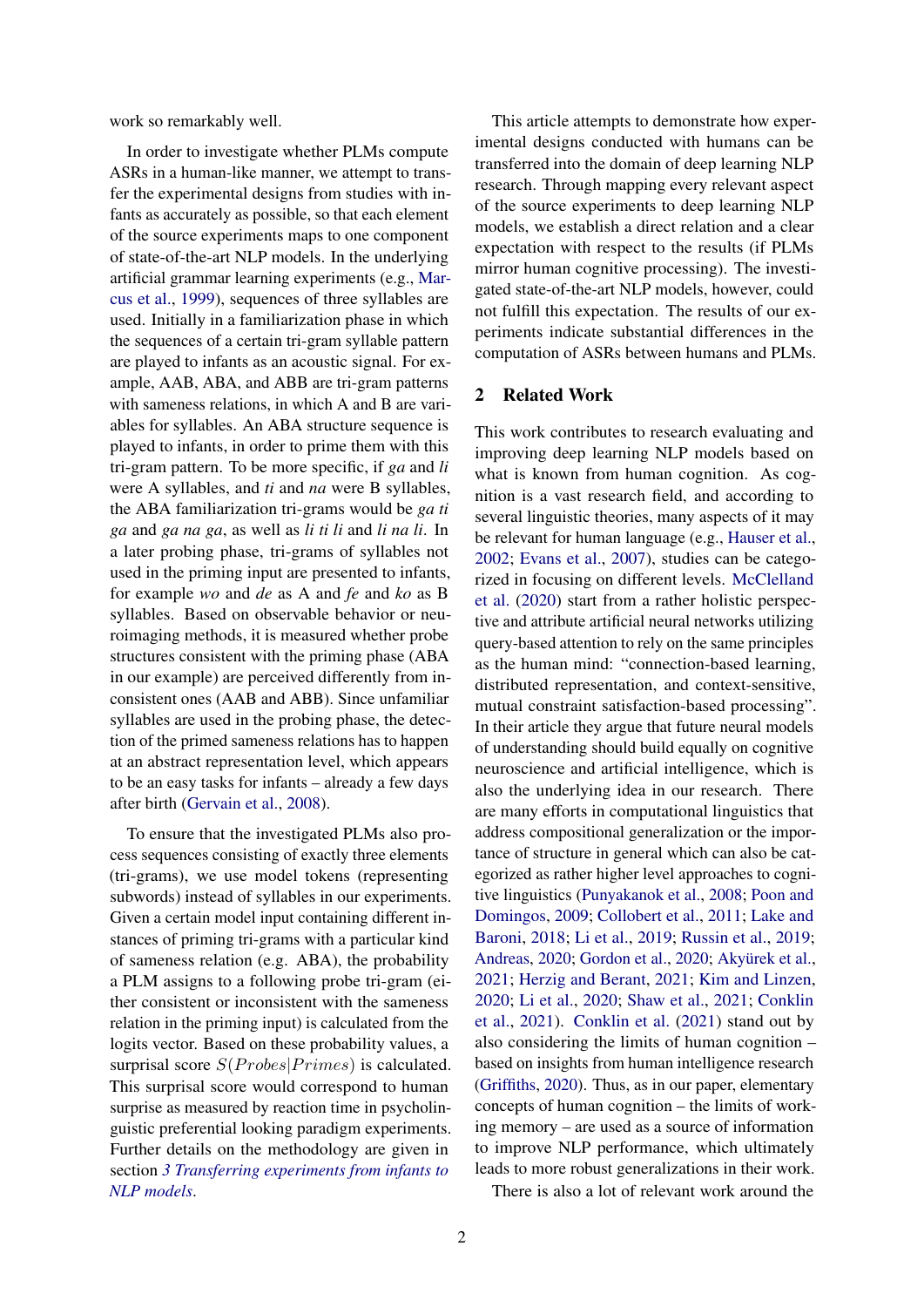computation of abstract sameness relations in humans, the elementary cognitive concept in our work. First and foremost there is [Marcus et al.](#page-9-0) [\(1999\)](#page-9-0) and the behavioral experiments with infants which build the foundation of our experimental design. Furthermore, [Gervain et al.](#page-9-1) [\(2008\)](#page-9-1) and [Kabdebon and Dehaene-Lambertz](#page-9-10) [\(2019\)](#page-9-10) are to be mentioned as the most important follow-up studies influencing our efforts. In total, there are around 60 experiments on the computation of ASRs to date (with over 1,300 infants involved) which were all evaluated in a meta-analysis from [Rabagliati](#page-10-1) [et al.](#page-10-1) [\(2019\)](#page-10-1). Drawing upon these efforts, there are several works that model the cognitive mechanisms underlying a sameness relation detection [\(Arena](#page-8-8) [et al.,](#page-8-8) [2013;](#page-8-8) [Ludueña and Gros,](#page-9-11) [2013;](#page-9-11) [Kumaran](#page-9-12) [and Maguire,](#page-9-12) [2007;](#page-9-12) [Grill-Spector et al.,](#page-9-13) [2006;](#page-9-13) [Wen](#page-10-7) [et al.,](#page-10-7) [2008;](#page-10-7) [Hasselmo and Wyble,](#page-9-14) [1997;](#page-9-14) [Carpenter](#page-8-9) [and Grossberg,](#page-8-9) [1987;](#page-8-9) [Engel and Wang,](#page-8-10) [2011;](#page-8-10) [Cope et al.,](#page-8-11) [2018;](#page-8-11) [Johnson et al.,](#page-9-15) [2009;](#page-9-15) [Endress,](#page-8-0) [2020\)](#page-8-0). [Endress](#page-8-0) [\(2020\)](#page-8-0) is to be emphasized here. In his approach, biologically plausible mechanisms (disinhibitory neural net circuits) are introduced based on recent evidence from cognitive neuroscience and implemented as R computer models. The author points out that his approach is the first so far in which generalization to unseen stimuli does not require any kind of learning and therefore no negative evidence. Thus, the presented computer models show the behavior that is known from humans with respect to the computation of ASRs. A central assumption for us is that state-of-the-art deep learning LMs are technically capable of representing the required elementary mechanisms modeled in [Endress](#page-8-0) [\(2020\)](#page-8-0).

Another line of relevant studies investigate the syntactic faculties of LMs, all starting from rather higher-level grammar theories: In the subject area of understanding hierarchical structures in general [\(Kuncoro et al.,](#page-9-16) [2018;](#page-9-16) [Linzen and Leonard,](#page-9-17) [2018;](#page-9-17) [Tang et al.,](#page-10-8) [2018\)](#page-10-8), syntactic representations/embeddings [\(Lin et al.,](#page-9-18) [2019;](#page-9-18) [Liu et al.,](#page-9-19) [2019;](#page-9-19) [Tenney et al.,](#page-10-9) [2019;](#page-10-9) [Kim and Linzen,](#page-9-7) [2020\)](#page-9-7), syntax knowledge above the word level [\(Hewitt and Man](#page-9-20)[ning,](#page-9-20) [2019;](#page-9-20) [Goldberg,](#page-9-21) [2019;](#page-9-21) [Lin et al.,](#page-9-18) [2019\)](#page-9-18); as well as how models deal with specific syntactic phenomena, such as negative polarity items [\(Warstadt](#page-10-10) [et al.,](#page-10-10) [2019\)](#page-10-10). The experiments presented in our article are not based on a natural language, therefore

they fall into a line of work to generate artifical languages for studying deep neural language models [\(Bowman et al.,](#page-8-12) [2015;](#page-8-12) [Wang and Eisner,](#page-10-11) [2017;](#page-10-11) [Ravfogel et al.,](#page-10-12) [2019;](#page-10-12) [White and Cotterell,](#page-10-13) [2021\)](#page-10-13). The most relevant works for us are those building on psycholinguistic methods. [Futrell et al.](#page-9-22) [\(2019\)](#page-9-22) investigated the maintenance of syntactic state in several deep neural language models, drawing for example on [Levy](#page-9-23) [\(2011\)](#page-9-23) who researched this phenomenon in humans. From a methodological point of view, the approach of [Ettinger](#page-8-1) [\(2020\)](#page-8-1), who also draws upon human language experiments and aims to introduce a suite of psycholinguistic diagnostics for NLP models, is similar to the one of this paper: by analyzing output predictions in a controlled context (input), the language models do not need to be fine-tuned for a specific NLP task. Further evaluations that build upon psycholinguistic tests are [Linzen et al.](#page-9-24) [\(2016\)](#page-9-24), [Chowdhury and Zampar](#page-8-13)[elli](#page-8-13) [\(2018\)](#page-8-13), [Gulordava et al.](#page-9-25) [\(2018\)](#page-9-25), [Marvin and](#page-9-26) [Linzen](#page-9-26) [\(2018\)](#page-9-26), and [Wilcox et al.](#page-10-14) [\(2018\)](#page-10-14) – and all these analyses draw their conclusions based on the output probabilities of the language models, too.

This paper complements the introduced efforts in starting from a very primitive level of language processing, at which there is less controversy in the fundamental (linguistic) theories than in the approaches mentioned here. The computation of ASRs is a phenomenon that can build on a strong evidence base, as well as on detailed modeling work that is biologically plausible, as shown by [Endress](#page-8-0) [\(2020\)](#page-8-0).

# <span id="page-2-0"></span>3 Transferring experiments from infants to NLP models

The aim is to transfer one of the most prominent experimental designs for humans, [Marcus et al.](#page-9-0) [\(1999\)](#page-9-0), as accurately as possible, in order to determine whether PLMs are able to compute ASRs exactly in human-like manner. *Figure [1](#page-3-0)* shows a side-by-side illustration of the experiment, to better understand the respective correspondences. In general, the following key principles were pursued to achieve equivalence:

- The prime and probe structures have to consist of exactly three perceived elements, as in the syllable sentences (tri-grams) for humans.
- A priming sequence not only contains several different instances of a structure (e.g.  $n^2$  ABB sentences build from  $n A$  and  $n B$  elements)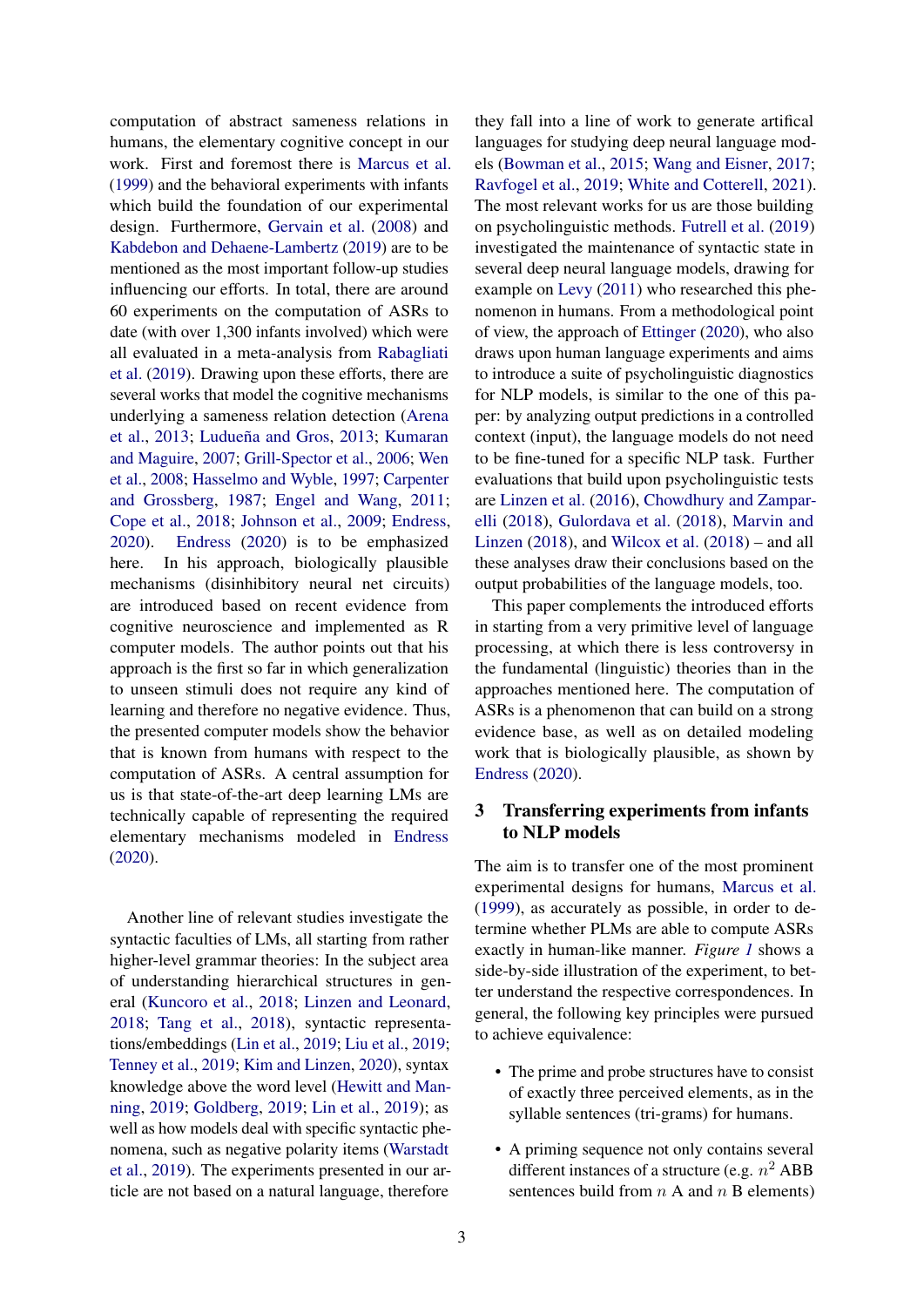<span id="page-3-0"></span>

Figure 1: Experiments to investigate the computation of abstract sameness relations in humans and machines. A) shows a preferential looking paradigm setting with infants performed by, for example, [Marcus et al.](#page-9-0) [\(1999\)](#page-9-0): At  $t_1$ , syllable tri-grams with an ABA sameness relation are presented as audio signal. Later  $(t_2)$ , the consistent ABA is played on the left speaker, the inconsistent ABB on the right speaker. As humans tend to focus on surprising percepts, looking longer into the direction of the speaker that plays the inconsistent stimuli indicates that the primed sameness relation (presented at  $t_1$ ) was detected and abstracted to the consistent tri-gram that is build from unknown syllables. B) illustrates the basic experiment design in our work: Priming sequences (denoted as "Primes") act as model input upon which the surprisal scores elicited by a certain probe structure ("Probe") are determined.

but also several tri-grams build from exactly the same elements (e.g.  $m*n^2$  ABB sentences build from  $n A$  and  $n B$  elements). As in the experiments with infants, the tri-grams in the priming sequence are therefore not unique (e.g. m times *ga ti ti*, m times *li na na* and so on). The order of the tri-grams within a priming sequence is randomized.

• Specific elements (A and B) must not influence the structural evaluation by the subjects. In the original experiment, several strategies were followed to avoid statistical cues, such as controlling for phonetic features in the syllable material.

In order to get the models operating internally with tri-grams, the priming and probing structures were build from tokens selected from the model vocabulary. Thus, tokens, as the smallest units of PLMs correspond to the syllables in the source experiments. At first, 2 A and 2 B prime tokens were randomly chosen, already assigned tokens were excluded from further selection. From this selection, 4 unique priming tri-grams per structure were generated, as shown in the following examples based on the subword sets *prime*  $A = \{ 'river', 'shrill' \}$ and *prime*  $B = \{ 'hue', 'rt' \}$ :

| # | AAR                 | <b>ARA</b>          |
|---|---------------------|---------------------|
| 1 | 'river river hue'   | 'river hue river'   |
| 2 | 'river river rt'    | 'river rt river'    |
| 3 | 'shrill shrill hue' | 'shrill hue shrill' |
| 4 | 'shrill shrill rt'  | 'shrill rt shrill'  |
|   |                     |                     |
| # | <b>ABB</b>          | ABC                 |
| 1 | 'river hue hue'     | 'river hue shrill'  |
| 2 | 'river rt rt'       | 'river rt shrill'   |
| 3 | 'shrill hue hue'    | 'shrill hue river'  |

The data generation in the experiments of our work further follows those with infants, in that each unique tri-gram occurs several times in the priming sequence. Therefore the priming sequence always comprises 16 (4 times the 4 unique) tri-grams in randomized order. Analogously, 4 probe A and 4 probe B tokens are also selected from the model vocabulary and from these 16 unique tri-grams per structure are formed. Therefore, one experiment cycle comprised the model evaluation for 16 different probe tri-grams primed by the same sequence (4 times 4 unique tri-grams in randomized order), resulting in the following tri-gram sets:

## Primes:

• Prime Set  $AAB =$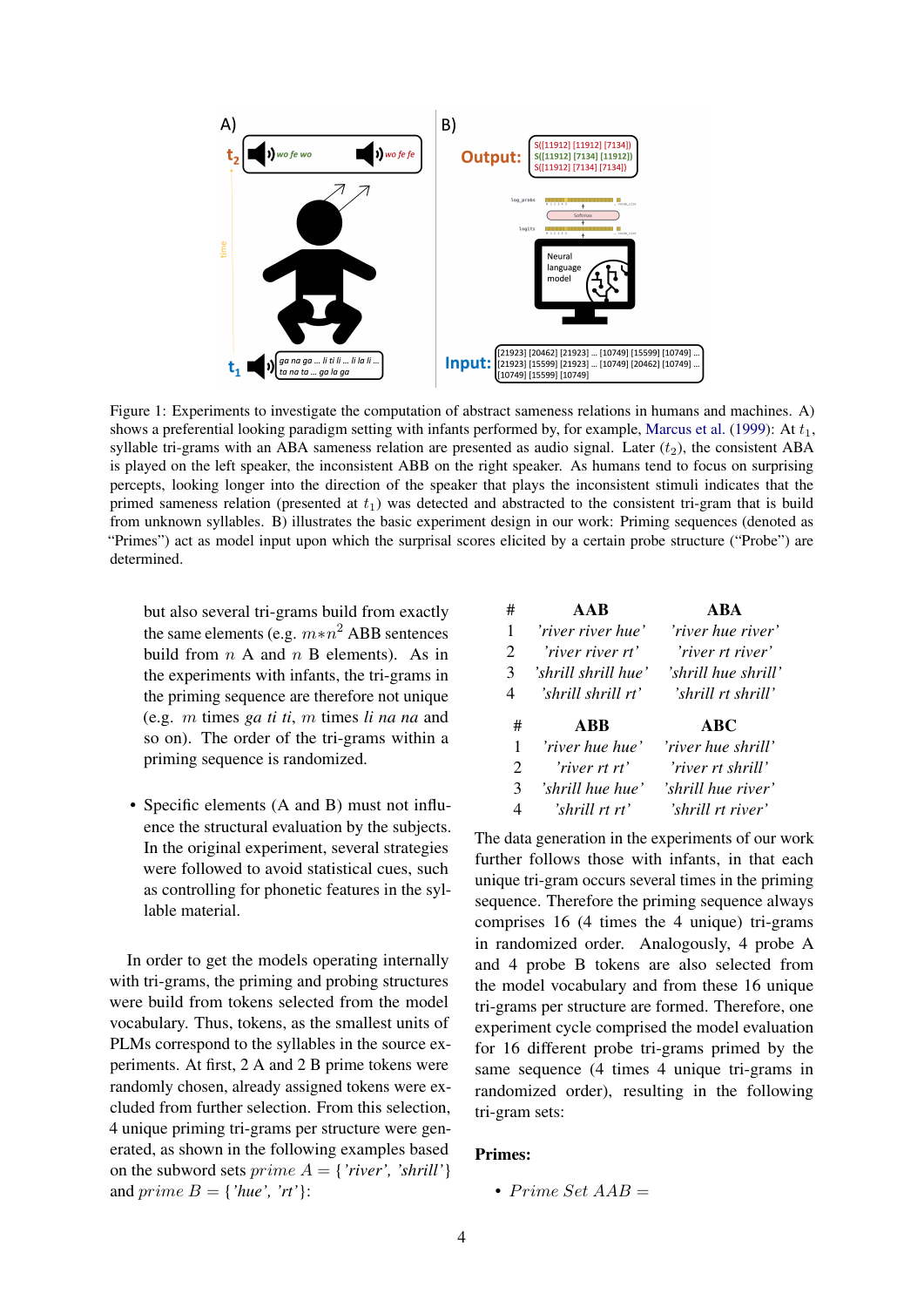${Prime AAB<sub>1</sub>, Prime AAB<sub>2</sub>,$  $Prime AAB<sub>3</sub>, Prime AAB<sub>4</sub>$ 

- Prime Set  $ABA =$  ${PrimeABA<sub>1</sub>, PrimeABA<sub>2</sub>,$  $PrimeABA_3, PrimeABA_4\}$
- Prime Set  $ABB =$  ${Prime ABB<sub>1</sub>, Prime ABB<sub>2</sub>,$  $PrimeABB<sub>3</sub>, PrimeABB<sub>4</sub>$

Example priming sequence for  $AAB \, primes$ : *shrill shrill hue. river river rt. river river hue. river river hue. river river rt. river river rt. river river rt. shrill shrill rt. shrill shrill rt. shrill shrill hue. river river hue. shrill shrill hue. river river hue. shrill shrill hue. shrill shrill rt. shrill shrill rt.*

#### Probes:

- Probe Set  $AAB =$  ${Probe AAB_1, Probe AAB_2, ...,}$ Probe  $AAB_{16}$
- Probe Set  $ABA =$  ${Probe ABA<sub>1</sub>, Probe ABA<sub>2</sub>, ...,$ Probe  $ABA_{16}$
- Probe Set  $ABB =$  ${Probe ABB<sub>1</sub>, ProbABB<sub>2</sub>, ...,$  $Probe ABB_{16}$
- Probe Set  $ABC =$  ${Probe ABC_1, Probe ABC_2, ...,}$ Probe  $ABC_{16}$

In order to retrieve the probabilities from the model prediction, three different model inputs and thus inference times are required per primingprobing condition:[3](#page-4-1)

1. 
$$
P_{t_1} = P(Probe_{p_1} | Primes)
$$

2. 
$$
P_{t_2} = P(Probe_{p_2} | Primes, Probe_{p_1})
$$

3.  $P_{t_3} = P(Probe_{p_3} | Primes, Probe_{p_1},$  $Probe_{p_2}$ 

The subscript in  $Probe$  refers to a position in the probe tri-gram, for example:  $Probe_{p_1}$  = probe token at tri-gram position 1.

As the selected token material must not distort the structural evaluation by the models, several measures were taken. Firstly,  $P_{t_1}$  was not taken into consideration, because the probability of a random token given a certain priming sequence does not provide any information regarding the *structural* prediction under investigation. Thus, we calculated a surprisal score based on the inverse log probabilities of  $P_{t_2}$  and  $P_{t_3}$ :

$$
S(Probe | Primes) \approx -\log_2 P_{t_2} - \log_2 P_{t_3}
$$
 (1)

As shown in the example structures for AAB, ABA, ABB and ABC, we used the same subword sets prime A and prime B to generate all tri-grams. Thus, the features of randomly selected tokens impacted all structural evaluations in a similar way. In order to further reduce the impact of particular token selections, all surprisal scores presented in this paper are based on the mean value of 12288 different measurements per priming-probing condition: 16 different probe tri-grams per priming sequence (= experiment cycle), 256 different priming sequences per experiment run and 3 different experiment runs. As such large numbers are not feasible in experiments with infants, different strategies were pursued in the source studies. However, our results based on big randomized data can be considered equivalent, since both approaches aim at avoiding the impact of particular elements (tokens or syllables) distorting the overall structural evaluation by the subjects.

The reaction times measured in [Marcus et al.](#page-9-0) [\(1999\)](#page-9-0) directly relate to the surprisal scores calculated in the presented way, therefore we *expected* the values to be distributed as illustrated in *Figure [2](#page-5-0)* (since we hypothesized that the investigated LMs aquired a human-like computation of ASRs in pre-training).

A BERT model (bert-large-uncased), as well as a GPT-2 (gpt2) and an XLNet (xlnet-large-cased) with language modeling head from the (pre-trained) *transformers* library [\(Wolf et al.,](#page-10-15) [2020\)](#page-10-15) were investigated. The experiment design was the same for each PLM, with minor adaptations caused by the peculiarities regarding the model vocabulary and input format. Special tokens required in the model inputs (e.g. [CLS] or [MASK], as well as the token for the period) were excluded from the random prime and probe token selection.

<span id="page-4-0"></span><sup>&</sup>lt;sup>2</sup>The period  $("")$  corresponds to a pause that was used between sentences in the audio priming input for infants.

<span id="page-4-1"></span> $3$ For simplicity, not all conditions are listed here; Probe and Primes denote all variants (AAB, ABA, ABB, ABC) that can be derived from the specified sets.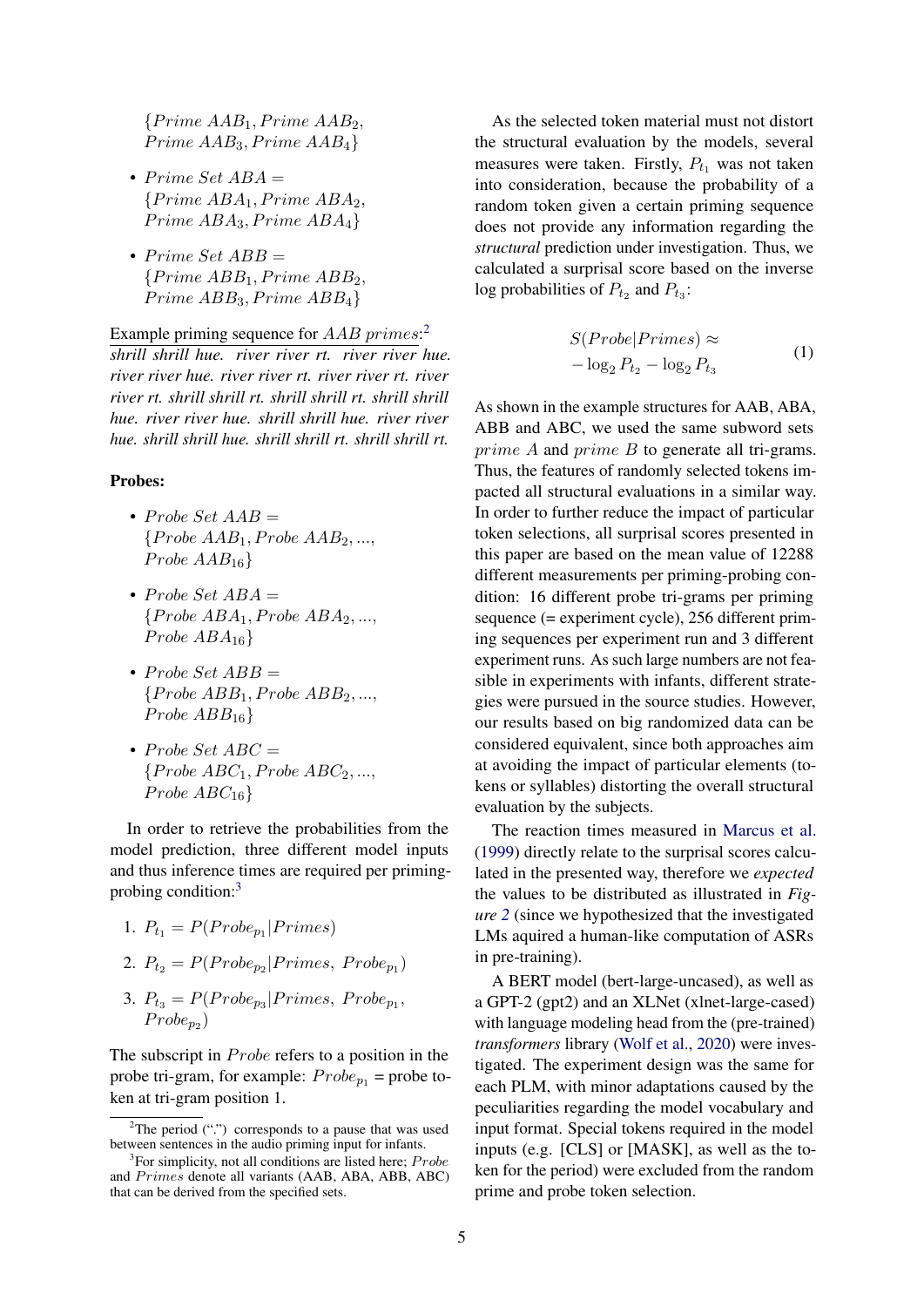<span id="page-5-0"></span>

Figure 2: Schematic chart showing the expected distribution of surprisal scores for the investigated primingprobing conditions, based on the insights gathered from abstract sameness relation experiments with infants. The consistent conditions, e.g. for ABB given ABB primes, evoke lower surprise as inconsistent ones. The surprisal scores for probing structures without sameness relations (e.g. ABC|ABB primes) are expected to be highest.

#### 4 Results

# 4.1 Initial Results

Human-like behavior with respect to the computation of ASRs was clearly defined in *Figure [2](#page-5-0)*, however, as *Table [1](#page-6-0)* shows, all models examined generated fairly unexpected results. The highlighted cells in this table mark the consistent priming-probing condition and thus the expected positions of the lowest surprisal scores. The actual minimum values are displayed in bold type, of which all can be found in the ABB probe column  $S(ABB|primes)$ . Therefore, ABB probing structures evoke the lowest surprisal score in all models, irregardless of the tri-gram structure presented in the priming sequence. Consequently, all investigated transformer models exhibited a very different behavior compared to the human subjects of the source experiments. The only expectation met was that the ABC probes elicited the highest mean values for the surprisal score in all priming conditions (cf.  $S(ABC|primes)$ ) column). Considering the artificial language used in the experiments, the higher surprisal scores could originate in C being another nonsense token from the model perspective, whereas A and B are both already known from the input sequence at inference time 3. Therefore this part of the expected behavior is assumed to be only very indirectly related to a human-like computation of ASRs.

#### 4.2 *pmi*-Based Tri-gram Selection

Proceeding from our unexpected initial results, we performed additional experiments, based on facilitations in terms of "seen data" tri-grams. Since all models are pre-trained on extensive text corpora, they have already processed a number of token trigrams with sameness relations. We supposed that a present ASR computation would rather be utilized, when the relevant tri-grams are not completely unknown to a PLM. In order to identify the already processed tri-grams with sameness relations, parts of the pre-training datasets were tokenized – in accordance with the model under investigation. The BERT and XLNet models are, among others, pretrained on the BooksCorpus dataset [\(Zhu et al.,](#page-10-16) [2015\)](#page-10-16) which is freely available. $4$  WebText, the dataset OpenAI GPT-2 is pre-trained on is not publicly available, however, [Gokaslan et al.](#page-9-27) [\(2019\)](#page-9-27) created an "open-source replication" of  $it<sup>5</sup>$  $it<sup>5</sup>$  $it<sup>5</sup>$  – one third of WebText was scanned for relevant tri-grams. For all data sets, only tri-grams occurring at least 20 times were considered and for those, the Pointwise Mutual Information was calculated as follows:

$$
pmi = \log_2(N^2*)
$$

$$
C(3gram)
$$

$$
\frac{C(3gram)}{(C(Tok_{p_1}) * C(Tok_{p_2}) * C(Tok_{p_3})})
$$
(2)

N denotes the total number of tokens in the analyzed pre-training data subset,  $C(3gram)$  the count of a respective tri-gram in the analyzed corpus, and  $C(Tok_{p_1})$ ,  $C(Tok_{p_2})$ , and  $C(Tok_{p_3})$  the count of the corresponding tri-gram token in the corpus at tri-gram position 1, 2, and 3, respectively. From these *pmi* results, we created a ranking of the top 32 tri-grams and from this ranking either the prime, the probe, or both tri-grams were selected. When the prime tri-grams were selected from the pmi ranking, all sentences in the priming sequence were unique, unlike as in the random condition. This was established deliberately, based on the idea that the model is more likely to recognize the sameness relation given several different instances of seen tri-grams with the same ASR. For random token priming sequences, the opposite is true, as more unknown (token or syllable) material contributes to more potential noise rather

<span id="page-5-1"></span><sup>4</sup>[https://huggingface.co/datasets/](https://huggingface.co/datasets/bookcorpus) [bookcorpus](https://huggingface.co/datasets/bookcorpus)

<span id="page-5-2"></span><sup>5</sup>[https://huggingface.co/datasets/](https://huggingface.co/datasets/openwebtext) [openwebtext](https://huggingface.co/datasets/openwebtext)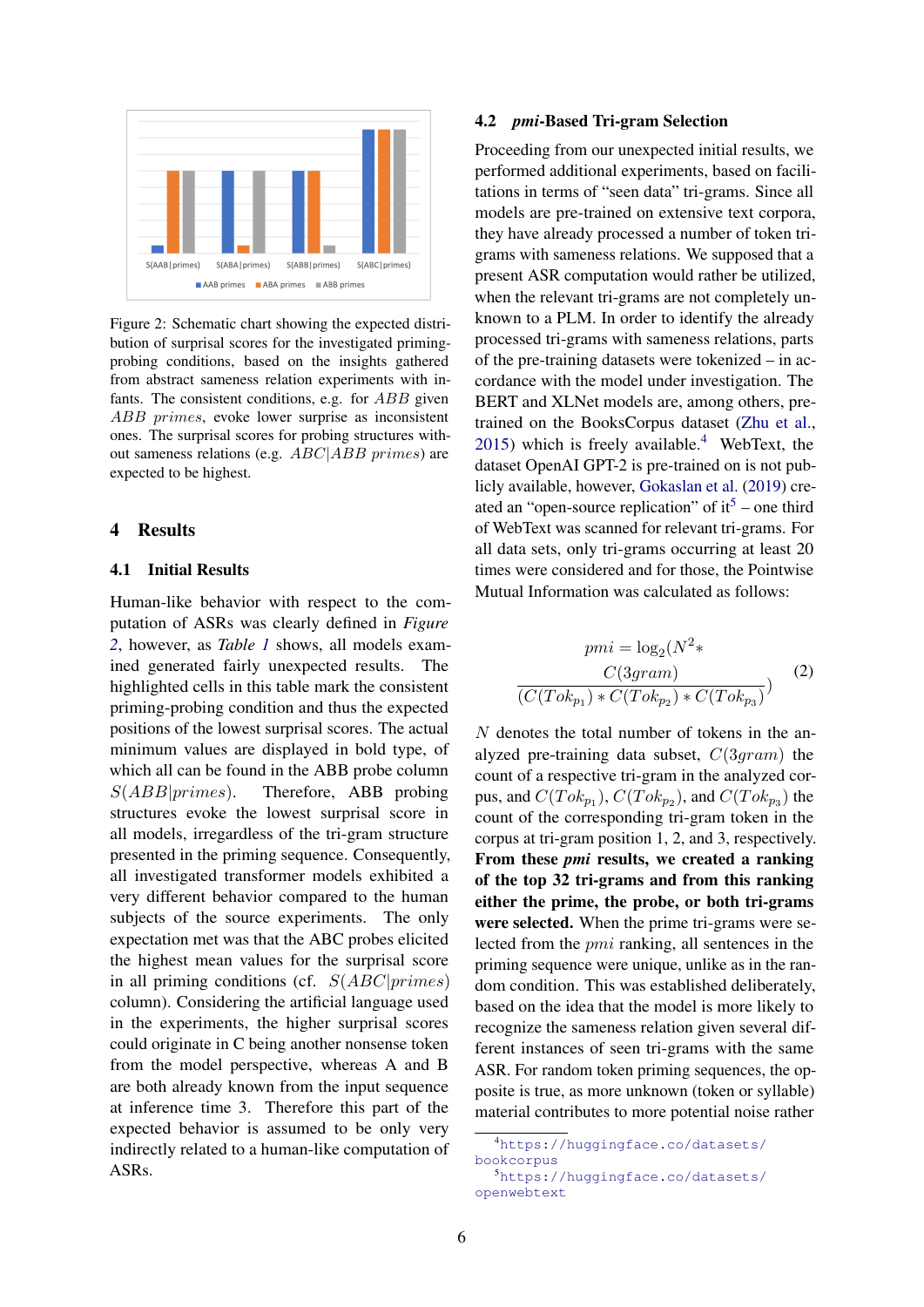<span id="page-6-0"></span>

|              |            | S(AAB  <b>primes</b> ) | <b>S(ABA)</b> primes) | S(ABB primes) | <b>S(ABC primes)</b> |
|--------------|------------|------------------------|-----------------------|---------------|----------------------|
| <b>BERT</b>  | AAB primes | 73.24                  | 72.13                 | 70.27         | 74.31                |
|              | ABA primes | 71.38                  | 70.16                 | 68.41         | 72.08                |
|              | ABB primes | 72.47                  | 71.09                 | 69.41         | 73.18                |
| <b>XLNet</b> | AAB primes | 40.61                  | 41.84                 | 40.17         | 43.48                |
|              | ABA primes | 40.77                  | 41.95                 | 40.26         | 43.50                |
|              | ABB primes | 40.81                  | 41.88                 | 40.26         | 43.45                |
| $GPT-2$      | AAB primes | 57.65                  | 57.62                 | 57.53         | 57.71                |
|              | ABA primes | 57.72                  | 57.69                 | 57.60         | 57.77                |
|              | ABB primes | 57.66                  | 57.63                 | 57.54         | 57.72                |

Table 1: Original Experiment: Random Primes, Random Probes

<span id="page-6-1"></span>

|              |            | S(AAB  <b>primes</b> ) | <b>S(ABA)</b> primes) | S(ABB primes) | <b>S(ABC primes)</b> |
|--------------|------------|------------------------|-----------------------|---------------|----------------------|
| <b>BERT</b>  | AAB primes | 56.98                  | 57.42                 | 55.89         | 59.00                |
|              | ABA primes | 56.56                  | 56.87                 | 55.94         | 58.43                |
|              | ABB primes | 62.02                  | 62.20                 | 60.86         | 63.92                |
| <b>XLNet</b> | AAB primes | 39.34                  | 40.89                 | 39.08         | 42.55                |
|              | ABA primes | 41.28                  | 43.73                 | 41.87         | 45.58                |
|              | ABB primes | 40.44                  | 41.81                 | 40.22         | 42.70                |
| GPT-2        | AAB primes | 57.09                  | 57.07                 | 57.04         | 57.20                |
|              | ABA primes | 57.30                  | 57.28                 | 57.23         | 57.34                |
|              | ABB primes | 56.13                  | 56.13                 | 56.08         | 56.20                |

Table 2: Experimental Setting: Seen Primes, Random Probes

|              |            | <b>S(AAB</b>  primes) | <b>S(ABA primes)</b> | <b>S(ABB primes)</b> |
|--------------|------------|-----------------------|----------------------|----------------------|
| <b>BERT</b>  | AAB primes | 44.67                 | 50.87                | 47.00                |
|              | ABA primes | 43.93                 | 50.05                | 46.01                |
|              | ABB primes | 44.74                 | 51.01                | 47.02                |
| <b>XLNet</b> | AAB primes | 33.48                 | 34.89                | 33.46                |
|              | ABA primes | 33.33                 | 34.80                | 33.44                |
|              | ABB primes | 33.52                 | 34.83                | 33.44                |
| GPT-2        | AAB primes | 45.07                 | 46.29                | 46.82                |
|              | ABA primes | 45.12                 | 46.34                | 46.87                |
|              | ABB primes | 45.06                 | 46.30                | 46.82                |

Table 3: Experimental Setting: Random Primes, Seen Probes

<span id="page-6-2"></span>

|              |            | <b>S(AAB</b>  primes) | <b>S(ABA primes)</b> | <b>S(ABB</b>  primes) |
|--------------|------------|-----------------------|----------------------|-----------------------|
| <b>BERT</b>  | AAB primes | 36.90                 | 40.90                | 36.83                 |
|              | ABA primes | 34.57                 | 40.62                | 37.79                 |
|              | ABB primes | 46.79                 | 48.93                | 46.89                 |
| <b>XLNet</b> | AAB primes | 32.6                  | 36.89                | 37.04                 |
|              | ABA primes | 32.13                 | 33.73                | 33.76                 |
|              | ABB primes | 35.13                 | 32.86                | 34.78                 |
| GPT-2        | AAB primes | 42.70                 | 44.59                | 44.87                 |
|              | ABA primes | 43.45                 | 45.03                | 45.37                 |
|              | ABB primes | 42.05                 | 43.70                | 43.94                 |

Table 4: Experimental Setting: Seen Primes, Seen Probes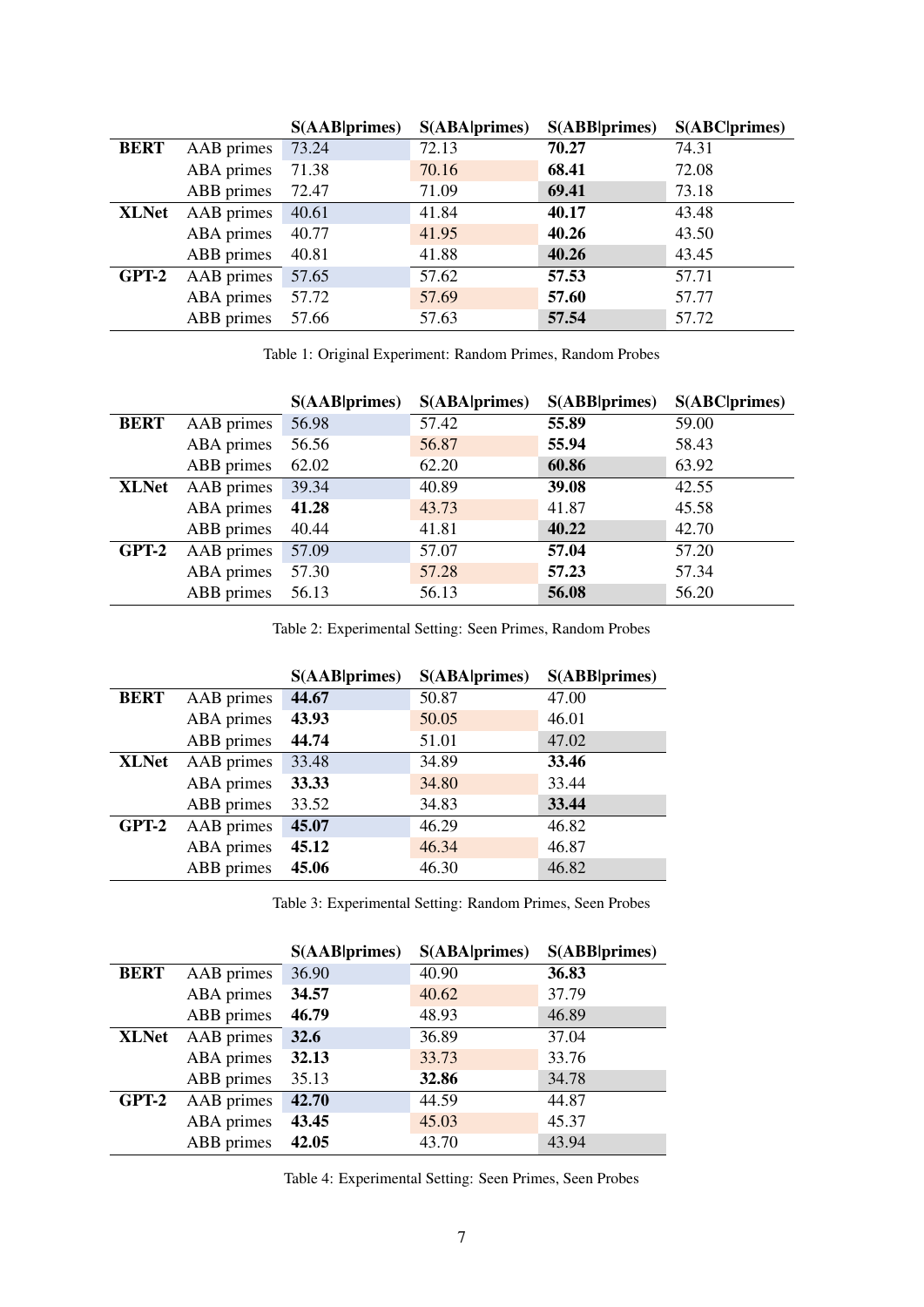than helping to detect the underlying sameness relation pattern. The factor known vs. unknown data is assumed to invert this effect. Consequently, the seen data facilitations yielded three additional experimental settings : 1) Seen Primes, Random Probes, 2) Random Primes, Seen Probes, 3) Seen Primes, Seen Probes.

As the results presented in *Table [2](#page-6-1)*-*Table [4](#page-6-2)* show, when random probe tri-grams are used in the experiments, ABB probes still cause the lowest surprisal score (with one exception for XLNet in the inconsistent AAB after ABA primes condition). The the majority of minima moves to the  $S(AAB|primes)$  column when seen data trigrams are used as probes. Thus, already processed tri-grams with sameness relations generate interesting effects, however, none of these point in the direction of a task facilitation – PLMs still behave very differently compared to humans in computing ASRs in the conducted experiments. The intended facilitations could not be established by using seen data tri-grams with sameness relations.

## 5 Discussion and Outlook

Why all PLMs failed in this presumably easy task, cannot be sufficiently answered based on the experiments conducted so far. An ASR computation mechanism as known from experiments with infants (alone!) cannot explain the observed behavior of the PLMs. Further explorations are required in order to understand what happens at inference time – whether a computation of ASRs is nonetheless available, however, for some reason not utilized in this kind of tasks. Analyses of attention mechanisms could reveal that a human-like computation of ASRs is indeed not present, or else, that it is interfered by other mechanisms with higher weights in the models. For the time being, it cannot be ruled out that the mechanism which enables infants to detect sameness relations at abstract levels is also present in PLMs.

It is further conceivable that the decision to work with tokens instead of text inputs, such as the same kind of syllable tri-grams used in the experiments with infants, might have been counterproductive, since tokens could play a subordinate role for PLMs in such tasks. Preliminary ad-hoc experiments with GPT-3 may support this hypothesis. On the OpenAI Playground<sup>[6](#page-7-0)</sup> (a web interface for GPT-3 and more) the following model input was

given based on which the *davinci* engine[7](#page-7-1) generated a correct output:

Input Output

*an ba : an ba an . ka en : ka en ka . pu ef : pu ef pu . da ru : da ru da .*

*da re : da re da . da se : da se da.*

With regard to these pilot experiments, it is also possible that capacity is an essential factor.[8](#page-7-2) On the OpenAI Playground, when engines with fewer parameters were selected, an incorrect output was generated that did not contain tri-grams with sameness relations. The GPT-2 model used in the experiments, with 1.5 billion parameters, may not be able to acquire the computation of abstract sameness relations in pre-training, whereas the gigantic GPT-3 model, with 175 billion parameters, maybe is. Another hypothesis could be that computing ASRs might not be very relevant in processing English language, compared to, for example, Arabic where this mechanism is assumed to have essential functions in morpho-syntax [\(Endress et al.,](#page-8-14) [2009\)](#page-8-14). In an English-dominant pre-training, which applies for all investigated models, the computation of ASRs may therefore only be acquired, if sufficient capacity is available. For future research, it might be promising to include multilingual PLMs, since repetition rules are featured in the grammar of over 80 percent of languages. For English, this cognitive mechanism is assumed to be only a primitive building block for learning more complex grammar rules in the course of human language acquisition. So it is very likely not an explicit aspect in the data processed during model pre-training and since this primitive is not an "innate" circuit (as in humans), PLMs may develop alternative strategies to process English.

As a final note, it should be considered that there are also multi-modal experimental designs with infants utilizing visual and auditory stimuli [\(Kab](#page-9-10)[debon and Dehaene-Lambertz,](#page-9-10) [2019\)](#page-9-10). Coming

<span id="page-7-0"></span><sup>6</sup><https://beta.openai.com/playground>

<span id="page-7-1"></span> $7$ Since this is the largest model available on this platform, we assume GPT-3 behind *davinci*.

<span id="page-7-2"></span><sup>8</sup> In this respect, the human brain should be superior for a few more decades, both in terms of the number of neurons and the connections between them (e.g., [Goodfellow et al.,](#page-9-28) [2016,](#page-9-28) Chapter 1.2.3).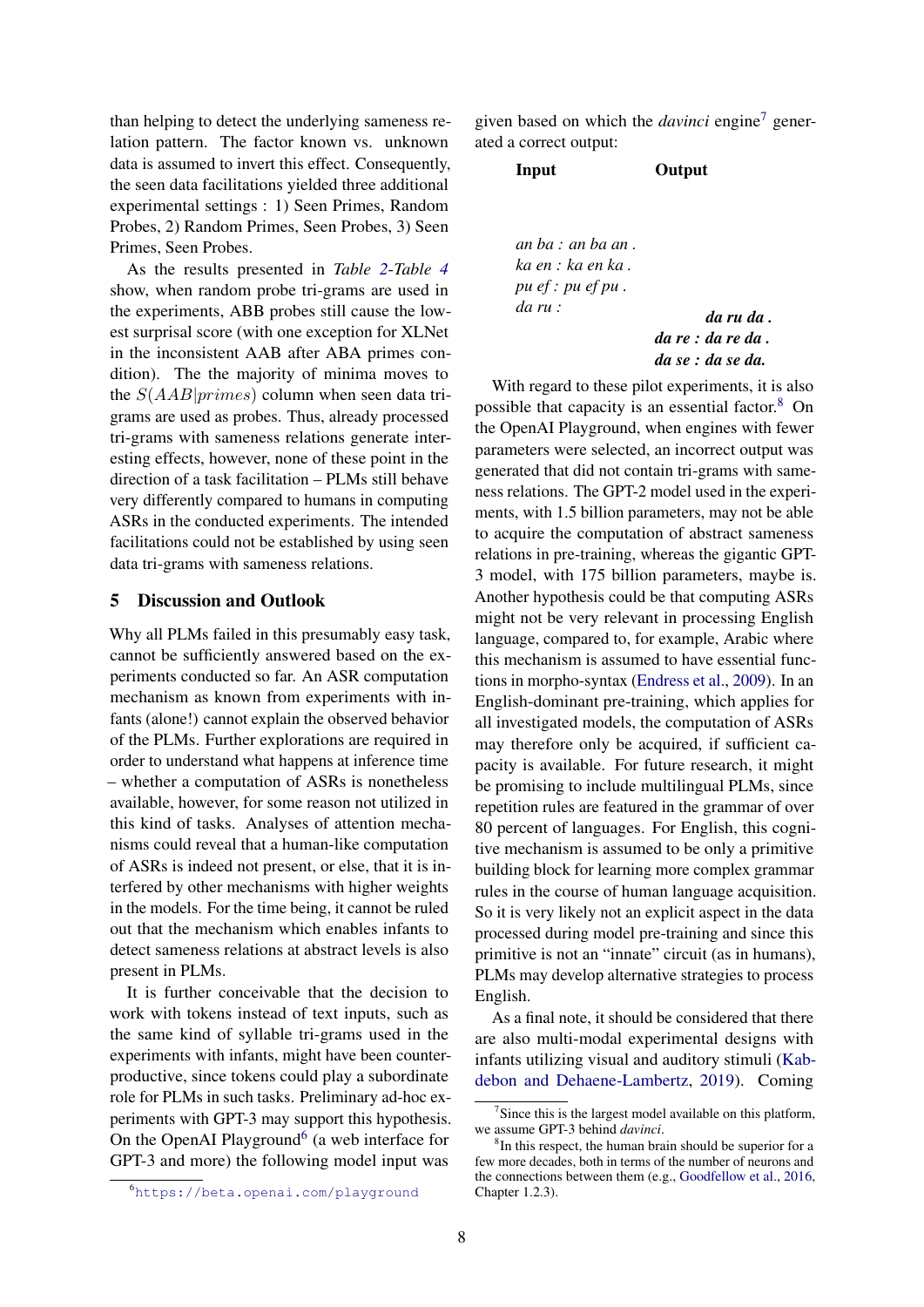back to the potentially inappropriate decision to use token tri-grams instead of plain text (e.g. similar syllables as used in the source experiments): Based on the multi-modal experiments with humans, it is reasonable to assume that the exact representation format or level of the variables (A or B) does not affect the basic function of the investigated primitive mechanism. As a consequence, the results of the so far conducted experiments suggest that PLMs are at least less flexible than humans with regard to the computation of abstract sameness relations, since they are not able to abstract away from token-level input. Apart from that, additional explorations are necessary to draw valid conclusions, which will be the starting point for our future research.

#### 6 Conclusion

In this paper, methods from psycholinguistic research were transferred to the domain of deep learning NLP research to investigate an elementary cognitive mechanism that is considered central to rulebased grammar learning in cognitive linguistics: The computation of abstract sameness relations.

The results of the conducted experiments suggest that the computation of ASRs is clearly not humanlike for the pre-trained BERT, XLNet and GPT-2 models examined. We did not expect these stateof-the-art language models having such problems with this allegedly simple task – which infants can solve already a few days after birth. At this stage, however, our findings do not permit definitive conclusions. Nevertheless, the results provide insight and concrete suggestions for furhter experiments.

#### References

- <span id="page-8-6"></span>Ekin Akyürek, Afra Feyza Akyürek, and Jacob Andreas. 2021. [Learning to recombine and resample](http://arxiv.org/abs/2010.03706) [data for compositional generalization.](http://arxiv.org/abs/2010.03706)
- <span id="page-8-5"></span>Jacob Andreas. 2020. [Good-enough compositional](http://arxiv.org/abs/1904.09545) [data augmentation.](http://arxiv.org/abs/1904.09545)
- <span id="page-8-8"></span>Paolo Arena, Luca Patané, Vincenzo Stornanti, Pietro Savio Termini, Bianca Zäpf, and Roland Strauss. 2013. [Modeling the insect mushroom bod](https://doi.org/10.1016/j.neunet.2012.11.013)[ies: Application to a delayed match-to-sample task.](https://doi.org/10.1016/j.neunet.2012.11.013) *Neural Networks*, 41:202–211. Special Issue on Autonomous Learning.
- <span id="page-8-12"></span>Samuel R. Bowman, Christopher D. Manning, and Christopher Potts. 2015. [Tree-structured composi](http://arxiv.org/abs/1506.04834)[tion in neural networks without tree-structured archi](http://arxiv.org/abs/1506.04834)[tectures.](http://arxiv.org/abs/1506.04834)
- <span id="page-8-2"></span>Tom B. Brown, Benjamin Mann, Nick Ryder, Melanie Subbiah, Jared Kaplan, Prafulla Dhariwal, Arvind Neelakantan, Pranav Shyam, Girish Sastry, Amanda Askell, Sandhini Agarwal, Ariel Herbert-Voss, Gretchen Krueger, Tom Henighan, Rewon Child, Aditya Ramesh, Daniel M. Ziegler, Jeffrey Wu, Clemens Winter, Christopher Hesse, Mark Chen, Eric Sigler, Mateusz Litwin, Scott Gray, Benjamin Chess, Jack Clark, Christopher Berner, Sam Mc-Candlish, Alec Radford, Ilya Sutskever, and Dario Amodei. 2020. [Language models are few-shot learn](http://arxiv.org/abs/2005.14165)[ers.](http://arxiv.org/abs/2005.14165)
- <span id="page-8-9"></span>Gail A. Carpenter and Stephen Grossberg. 1987. [A](https://doi.org/10.1016/S0734-189X(87)80014-2) [massively parallel architecture for a self-organizing](https://doi.org/10.1016/S0734-189X(87)80014-2) [neural pattern recognition machine.](https://doi.org/10.1016/S0734-189X(87)80014-2) *Computer Vision, Graphics, and Image Processing*, 37(1):54– 115.
- <span id="page-8-13"></span>Shammur Absar Chowdhury and Roberto Zamparelli. 2018. RNN simulations of grammaticality judgments on long-distance dependencies. In *Proceedings of the 27th International Conference on Computational Linguistics*, pages 133–144, Santa Fe, New Mexico, USA. Association for Computational Linguistics.
- <span id="page-8-4"></span>Ronan Collobert, Jason Weston, Leon Bottou, Michael Karlen, Koray Kavukcuoglu, and Pavel Kuksa. 2011. Natural language processing (almost) from scratch. *Journal of machine learning research*, 12:2493– 2537.
- <span id="page-8-7"></span>Henry Conklin, Bailin Wang, Kenny Smith, and Ivan Titov. 2021. [Meta-learning to compositionally gen](http://arxiv.org/abs/2106.04252)[eralize.](http://arxiv.org/abs/2106.04252)
- <span id="page-8-11"></span>Alex J. Cope, Eleni Vasilaki, Dorian Minors, Chelsea Sabo, James A. R. Marshall, and Andrew B. Barron. 2018. [Abstract concept learning in a simple neural](https://doi.org/10.1371/journal.pcbi.1006435) [network inspired by the insect brain.](https://doi.org/10.1371/journal.pcbi.1006435) *PLOS Computational Biology*, 14(9):1–21.
- <span id="page-8-0"></span>Ansgar D. Endress. 2020. [A Simple, Biologically](https://doi.org/10.1162/jocn_a_01494) [Plausible Feature Detector for Language Acquisi](https://doi.org/10.1162/jocn_a_01494)[tion.](https://doi.org/10.1162/jocn_a_01494) *Journal of Cognitive Neuroscience*, 32(3):435– 445.
- <span id="page-8-14"></span>Ansgar D. Endress, M Nespor, and J Mehler. 2009. [Per](https://doi.org/10.1016/j.tics.2009.05.005)[ceptual and memory constraints on language acqui](https://doi.org/10.1016/j.tics.2009.05.005)[sition.](https://doi.org/10.1016/j.tics.2009.05.005) *Trends in cognitive sciences*, 13(8):348–353.
- <span id="page-8-10"></span>Tatiana A. Engel and Xiao-Jing Wang. 2011. [Same or](https://doi.org/10.1523/JNEUROSCI.6150-10.2011) [different? a neural circuit mechanism of similarity](https://doi.org/10.1523/JNEUROSCI.6150-10.2011)[based pattern match decision making.](https://doi.org/10.1523/JNEUROSCI.6150-10.2011) *Journal of Neuroscience*, 31(19):6982–6996.
- <span id="page-8-1"></span>Allyson Ettinger. 2020. [What BERT is not: Lessons](https://doi.org/10.1162/tacl_a_00298) [from a new suite of psycholinguistic diagnostics for](https://doi.org/10.1162/tacl_a_00298) [language models.](https://doi.org/10.1162/tacl_a_00298) *Transactions of the Association for Computational Linguistics*, 8:34–48.
- <span id="page-8-3"></span>Vyvyan Evans, Benjamin Bergen, and Jörg Zinken. 2007. *The Cognitive Linguistics Enterprise: An Overview*, pages 263–266. Equinox, London.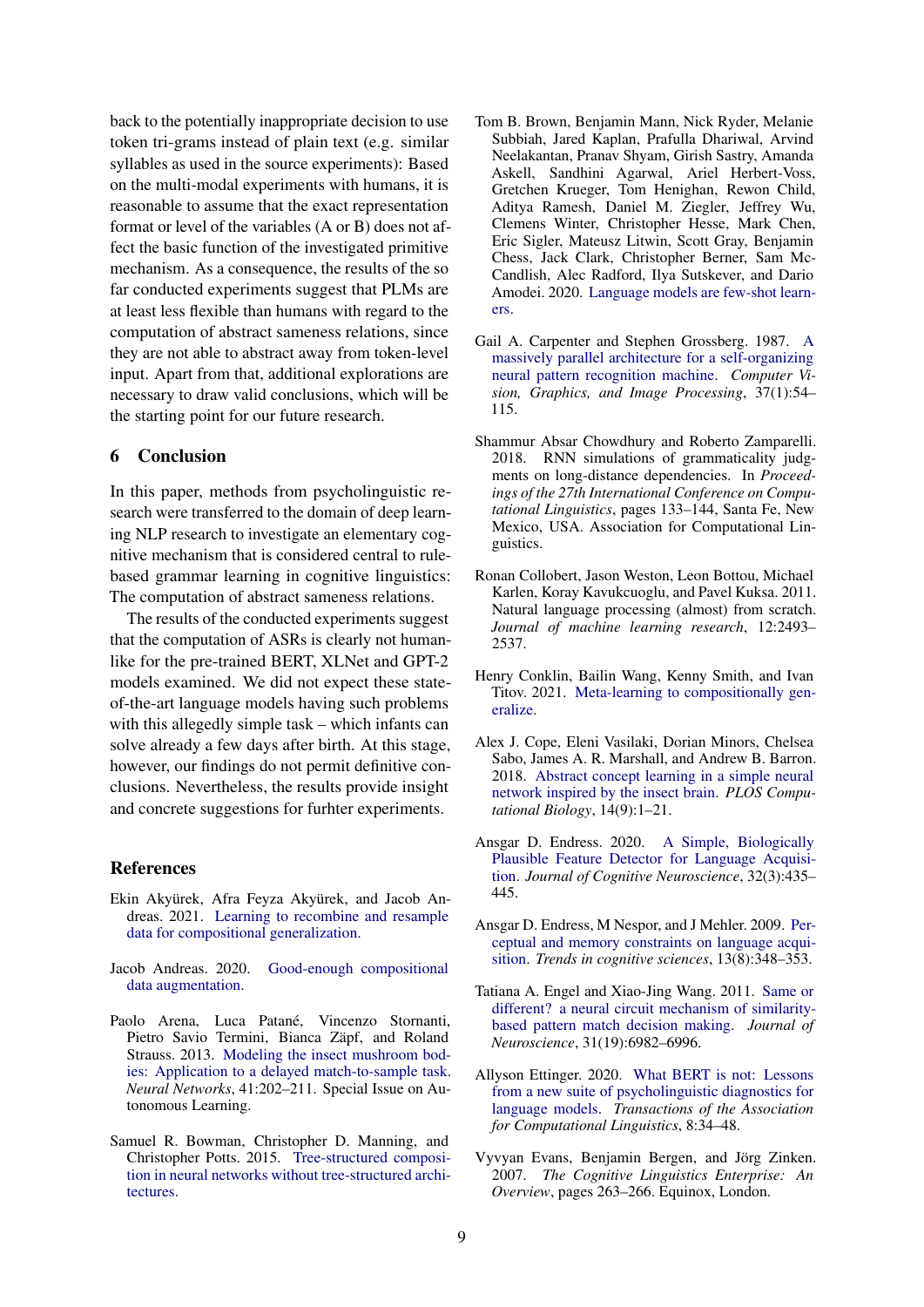- <span id="page-9-22"></span>Richard Futrell, Ethan Wilcox, Takashi Morita, Peng Qian, Miguel Ballesteros, and Roger Levy. 2019. [Neural language models as psycholinguistic sub](http://arxiv.org/abs/1903.03260)[jects: Representations of syntactic state.](http://arxiv.org/abs/1903.03260)
- <span id="page-9-1"></span>Judit Gervain, Francesco Macagno, Silvia Cogoi, Marcela Peña, and Jacques Mehler. 2008. [The](https://doi.org/10.1073/pnas.0806530105) [neonate brain detects speech structure.](https://doi.org/10.1073/pnas.0806530105) *Proceedings of the National Academy of Sciences*, 105(37):14222–14227.
- <span id="page-9-27"></span>Aaron Gokaslan, Vanya Cohen, Ellie Pavlick, and Stefanie Tellex. 2019. [Openwebtext corpus.](http://Skylion007.github.io/OpenWebTextCorpus)
- <span id="page-9-21"></span>Yoav Goldberg. 2019. [Assessing bert's syntactic abili](http://arxiv.org/abs/1901.05287)[ties.](http://arxiv.org/abs/1901.05287)
- <span id="page-9-28"></span>Ian Goodfellow, Yoshua Bengio, and Aaron Courville. 2016. *[Deep Learning](http://www.deeplearningbook.org)*. MIT Press, Cambridge, MA.
- <span id="page-9-5"></span>Jonathan Gordon, David Lopez-Paz, Marco Baroni, and Diane Bouchacourt. 2020. [Permutation equiv](https://openreview.net/forum?id=SylVNerFvr)[ariant models for compositional generalization in](https://openreview.net/forum?id=SylVNerFvr) [language.](https://openreview.net/forum?id=SylVNerFvr) In *International Conference on Learning Representations*.
- <span id="page-9-9"></span>Thomas Griffiths. 2020. [Understanding human intelli](https://doi.org/10.1016/j.tics.2020.09.001)[gence through human limitations.](https://doi.org/10.1016/j.tics.2020.09.001) *Trends in Cognitive Sciences*, 24(11):873–883.
- <span id="page-9-13"></span>Kalanit Grill-Spector, Richard Henson, and Alex Martin. 2006. [Repetition and the brain: neural models](https://doi.org/10.1016/j.tics.2005.11.006) [of stimulus-specific effects.](https://doi.org/10.1016/j.tics.2005.11.006) *Trends in Cognitive Sciences*, 10(1):14–23.
- <span id="page-9-25"></span>Kristina Gulordava, Piotr Bojanowski, Edouard Grave, Tal Linzen, and Marco Baroni. 2018. [Colorless](http://arxiv.org/abs/1803.11138) [green recurrent networks dream hierarchically.](http://arxiv.org/abs/1803.11138)
- <span id="page-9-14"></span>Michael E Hasselmo and Bradley P Wyble. 1997. [Free](https://doi.org/10.1016/S0166-4328(97)00048-X) [recall and recognition in a network model of the hip](https://doi.org/10.1016/S0166-4328(97)00048-X)[pocampus: simulating effects of scopolamine on hu](https://doi.org/10.1016/S0166-4328(97)00048-X)[man memory function.](https://doi.org/10.1016/S0166-4328(97)00048-X) *Behavioural Brain Research*, 89(1):1–34.
- <span id="page-9-2"></span>Marc D. Hauser, Noam Chomsky, and W. Tecumseh Fitch. 2002. The faculty of language: What is it, who has it, and how did it evolve? Science. it, who has it, and how did it evolve? 298(5598):1569–1579.
- <span id="page-9-6"></span>Jonathan Herzig and Jonathan Berant. 2021. [Span](http://arxiv.org/abs/2009.06040)[based semantic parsing for compositional general](http://arxiv.org/abs/2009.06040)[ization.](http://arxiv.org/abs/2009.06040)
- <span id="page-9-20"></span>John Hewitt and Christopher D. Manning. 2019. [A](https://doi.org/10.18653/v1/N19-1419) [structural probe for finding syntax in word represen](https://doi.org/10.18653/v1/N19-1419)[tations.](https://doi.org/10.18653/v1/N19-1419) In *Proceedings of the 2019 Conference of the North American Chapter of the Association for Computational Linguistics: Human Language Technologies, Volume 1 (Long and Short Papers)*, pages 4129–4138, Minneapolis, MN. Association for Computational Linguistics.
- <span id="page-9-15"></span>Jeffrey S. Johnson, John P. Spencer, Steven J. Luck, and Gregor Schöner. 2009. [A dynamic neural field](https://doi.org/10.1111/psci.2009.20.issue-5) [model of visual working memory and change detec](https://doi.org/10.1111/psci.2009.20.issue-5)[tion.](https://doi.org/10.1111/psci.2009.20.issue-5) *Psychological Science*, 20(5):568–577.
- <span id="page-9-10"></span>Claire Kabdebon and Ghislaine Dehaene-Lambertz. 2019. [Symbolic labeling in 5-month-old human in](https://doi.org/10.1073/pnas.1809144116)[fants.](https://doi.org/10.1073/pnas.1809144116) *Proceedings of the National Academy of Sciences*, 116(12):5805–5810.
- <span id="page-9-7"></span>Najoung Kim and Tal Linzen. 2020. [Cogs: A compo](http://arxiv.org/abs/2010.05465)[sitional generalization challenge based on semantic](http://arxiv.org/abs/2010.05465) [interpretation.](http://arxiv.org/abs/2010.05465)
- <span id="page-9-12"></span>Dharshan Kumaran and Eleanor A Maguire. 2007. [Which computational mechanisms operate in the hip](https://doi.org/10.1002/hipo.20326)[pocampus during novelty detection?](https://doi.org/10.1002/hipo.20326) *Hippocampus*, 17(9):735—748.
- <span id="page-9-16"></span>Adhiguna Kuncoro, Chris Dyer, John Hale, Dani Yogatama, Stephen Clark, and Phil Blunsom. 2018. [LSTMs can learn syntax-sensitive dependencies](https://doi.org/10.18653/v1/P18-1132) [well, but modeling structure makes them better.](https://doi.org/10.18653/v1/P18-1132) In *Proceedings of the 56th Annual Meeting of the Association for Computational Linguistics (Volume 1: Long Papers)*, pages 1426–1436, Melbourne, Australia. Association for Computational Linguistics.
- <span id="page-9-3"></span>Brenden M. Lake and Marco Baroni. 2018. [General](http://arxiv.org/abs/1711.00350)[ization without systematicity: On the compositional](http://arxiv.org/abs/1711.00350) [skills of sequence-to-sequence recurrent networks.](http://arxiv.org/abs/1711.00350)
- <span id="page-9-23"></span>Roger Levy. 2011. Probabilistic Linguistic Expectations, Uncertain Input, and Implications for Eye Movements in Reading. *Studies of Psychology and Behavior*, 9(1):52–63.
- <span id="page-9-8"></span>Yinghao Li, Rui Feng, Isaac Rehg, and Chao Zhang. 2020. [Transformer-based neural text generation](http://arxiv.org/abs/2010.01737) [with syntactic guidance.](http://arxiv.org/abs/2010.01737)
- <span id="page-9-4"></span>Yuanpeng Li, Liang Zhao, Jianyu Wang, and Joel Hestness. 2019. [Compositional generalization for prim](http://arxiv.org/abs/1910.02612)[itive substitutions.](http://arxiv.org/abs/1910.02612)
- <span id="page-9-18"></span>Yongjie Lin, Yi Chern Tan, and Robert Frank. 2019. [Open sesame: Getting inside bert's linguistic knowl](http://arxiv.org/abs/1906.01698)[edge.](http://arxiv.org/abs/1906.01698)
- <span id="page-9-24"></span>Tal Linzen, Emmanuel Dupoux, and Yoav Goldberg. 2016. [Assessing the ability of lstms to learn syntax](http://arxiv.org/abs/1611.01368)[sensitive dependencies.](http://arxiv.org/abs/1611.01368)
- <span id="page-9-17"></span>Tal Linzen and Brian Leonard. 2018. [Distinct patterns](http://arxiv.org/abs/1807.06882) [of syntactic agreement errors in recurrent networks](http://arxiv.org/abs/1807.06882) [and humans.](http://arxiv.org/abs/1807.06882)
- <span id="page-9-19"></span>Nelson F. Liu, Matt Gardner, Yonatan Belinkov, Matthew E. Peters, and Noah A. Smith. 2019. [Lin](http://arxiv.org/abs/1903.08855)[guistic knowledge and transferability of contextual](http://arxiv.org/abs/1903.08855) [representations.](http://arxiv.org/abs/1903.08855)
- <span id="page-9-11"></span>Guillermo A. Ludueña and Claudius Gros. 2013. [A](https://doi.org/10.1162/neco_a_00424) [self-organized neural comparator.](https://doi.org/10.1162/neco_a_00424) *Neural Computation*, 25(4):1006–1028.
- <span id="page-9-0"></span>Gary F. Marcus, S. Vijayan, S. Bandi Raoand, and P. M. Vishton. 1999. [Rule learning by seven-month-old](https://doi.org/10.1126/science.283.5398.77) [infants.](https://doi.org/10.1126/science.283.5398.77) *Science*, 283(5398):77–80.
- <span id="page-9-26"></span>Rebecca Marvin and Tal Linzen. 2018. [Targeted syn](http://arxiv.org/abs/1808.09031)[tactic evaluation of language models.](http://arxiv.org/abs/1808.09031)